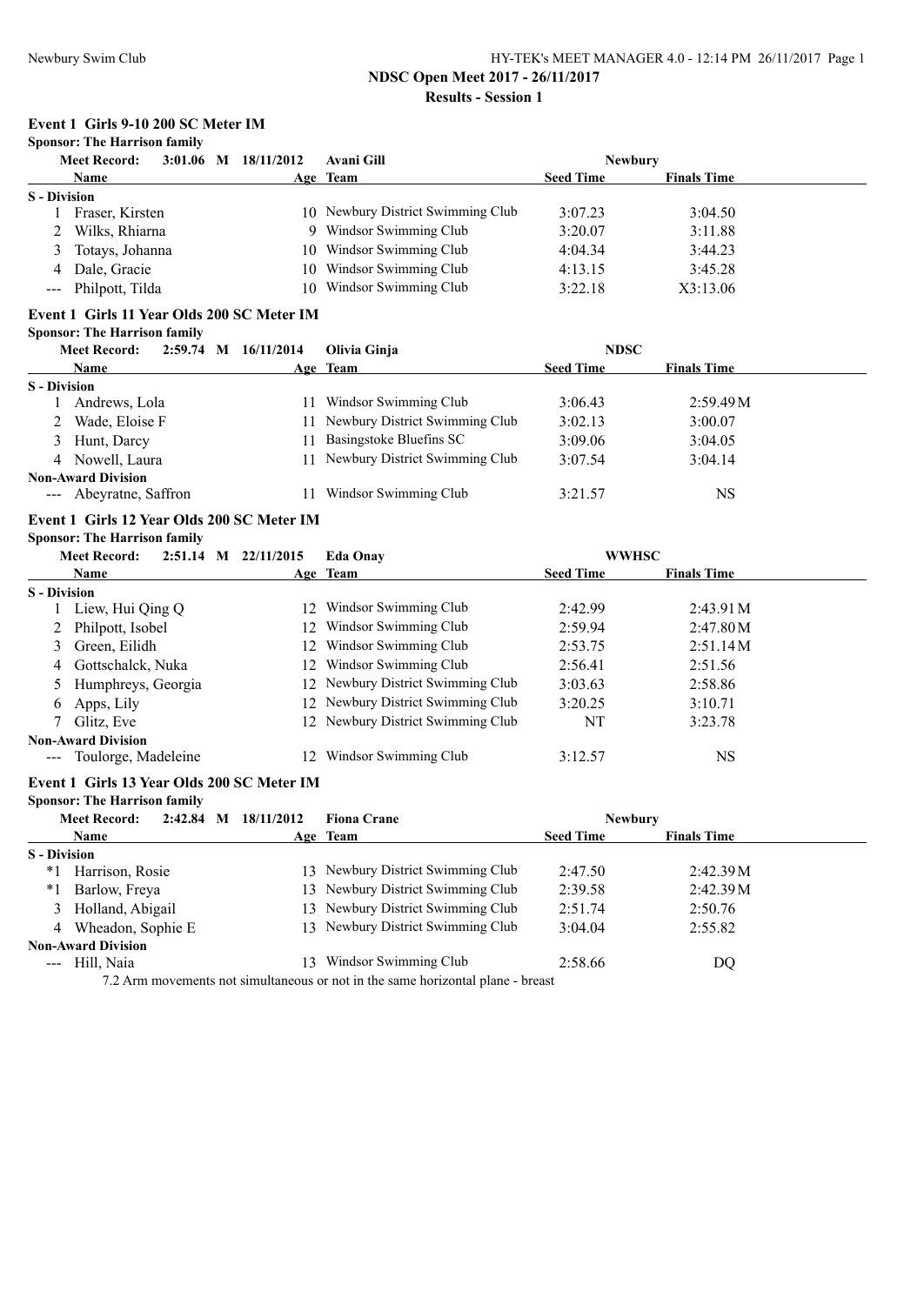# **NDSC Open Meet 2017 - 26/11/2017**

|                                                                                                                                                                                                                                                                                                                                                    | 13D9C Open Meet 2017 - 20/11/2017<br><b>Results - Session 1</b>        |                                 |                                               |
|----------------------------------------------------------------------------------------------------------------------------------------------------------------------------------------------------------------------------------------------------------------------------------------------------------------------------------------------------|------------------------------------------------------------------------|---------------------------------|-----------------------------------------------|
| Event 1 Girls 14 Year Olds 200 SC Meter IM<br><b>Sponsor: The Harrison family</b><br>Meet Record: 2:37.10 M 17/11/2013<br><b>Name</b>                                                                                                                                                                                                              | <b>Poppy Concannon</b><br>Age Team                                     | <b>DABS</b><br><b>Seed Time</b> | <b>Finals Time</b>                            |
| <b>S</b> - Division<br>1 Wagner, Claudia                                                                                                                                                                                                                                                                                                           | 14 Newbury District Swimming Club                                      | 2:46.32                         | 2:43.94                                       |
| Event 1 Girls 15-16 200 SC Meter IM<br><b>Sponsor: The Harrison family</b><br>Meet Record: 2:37.05 M 16/11/2014                                                                                                                                                                                                                                    | <b>Charlotte Morton</b>                                                | <b>NDSC</b><br><b>Seed Time</b> |                                               |
| <b>Name</b><br><b>S</b> - Division<br>1 Points, Alice                                                                                                                                                                                                                                                                                              | Age Team<br>16 Newbury District Swimming Club                          | 2:41.54                         | <b>Finals Time</b><br>2:47.10                 |
| Event 2 Boys 9-10 200 SC Meter IM<br><b>Sponsor: The Aird family</b><br><b>Meet Record:</b><br>3:05.57 M 16/11/2014<br><b>Name</b><br>the control of the control of the control of the control of the control of                                                                                                                                   | <b>Morgan Smith</b><br>Age Team                                        | <b>Seed Time</b>                | <b>Didcot Barramund</b><br><b>Finals Time</b> |
| <b>S</b> - Division<br>1 Leach, Jamie<br>2 Emberlin, Christopher                                                                                                                                                                                                                                                                                   | 10 Newbury District Swimming Club<br>10 Newbury District Swimming Club | 3:00.20<br>3:02.44              | 2:55.62M<br>2:57.77M                          |
| Event 2 Boys 11 Year Olds 200 SC Meter IM<br><b>Sponsor: The Aird family</b><br>Meet Record: 2:52.56 M 17/11/2013<br>Name                                                                                                                                                                                                                          | <b>James McClenn</b><br>Age Team                                       | <b>MADS</b><br><b>Seed Time</b> | <b>Finals Time</b>                            |
| <b>S</b> - Division<br>1 Borg-Cardona, Jude                                                                                                                                                                                                                                                                                                        | 11 Windsor Swimming Club                                               | 3:02.13                         | 2:55.41                                       |
| Event 2 Boys 12 Year Olds 200 SC Meter IM<br><b>Sponsor: The Aird family</b><br>Meet Record: 2:39.42 M 18/11/2012<br>Name and the same state of the same state of the same state of the same state of the same state of the same state of the same state of the same state of the same state of the same state of the same state of the same state | <b>Jack Tucker</b><br>Age Team                                         | <b>Newbury</b><br>Seed Time     | <b>Finals Time</b>                            |
| <b>S</b> - Division                                                                                                                                                                                                                                                                                                                                |                                                                        |                                 |                                               |
| 1 Butler, Oliver<br>2 Hayward, Ben                                                                                                                                                                                                                                                                                                                 | 12 Newbury District Swimming Club<br>12 Didcot Barramundi Swim Club    | NT<br>NT                        | 3:21.60<br>3:36.00                            |
| <b>Non-Award Division</b><br>--- Shanahan, Archie<br>8.3 Alternating movement of legs or feet - fly                                                                                                                                                                                                                                                | 12 Newbury District Swimming Club                                      | NT                              | DQ                                            |
| Event 2 Boys 13 Year Olds 200 SC Meter IM<br><b>Sponsor: The Aird family</b>                                                                                                                                                                                                                                                                       |                                                                        |                                 |                                               |
| <b>Meet Record:</b><br>2:35.77 M 17/11/2013                                                                                                                                                                                                                                                                                                        | <b>Joe Seward</b>                                                      | <b>NEWS</b>                     | <b>Finals Time</b>                            |
| Name<br><b>S</b> - Division                                                                                                                                                                                                                                                                                                                        | Age Team                                                               | <b>Seed Time</b>                |                                               |
| Oxley, William                                                                                                                                                                                                                                                                                                                                     | 13 Newbury District Swimming Club                                      | 2:44.25                         | 2:38.77                                       |
| York, Oliver<br>2                                                                                                                                                                                                                                                                                                                                  | 13 Newbury District Swimming Club                                      | 2:49.55                         | 2:44.79                                       |
| Hargreaves, James                                                                                                                                                                                                                                                                                                                                  | 13 Windsor Swimming Club                                               | 2:55.82                         | 2:52.09                                       |
| Cook, Adam<br>4                                                                                                                                                                                                                                                                                                                                    | 13 Newbury District Swimming Club                                      | NT                              | 3:48.48                                       |
| Event 2 Boys 17 & Over 200 SC Meter IM                                                                                                                                                                                                                                                                                                             |                                                                        |                                 |                                               |
| <b>Sponsor: The Aird family</b><br>Name                                                                                                                                                                                                                                                                                                            | Age Team                                                               | <b>Seed Time</b>                | <b>Finals Time</b>                            |
| Rickerby, Elliot<br>1                                                                                                                                                                                                                                                                                                                              | 17 Newbury District Swimming Club                                      | 2:24.84                         | 2:23.83                                       |
|                                                                                                                                                                                                                                                                                                                                                    |                                                                        |                                 |                                               |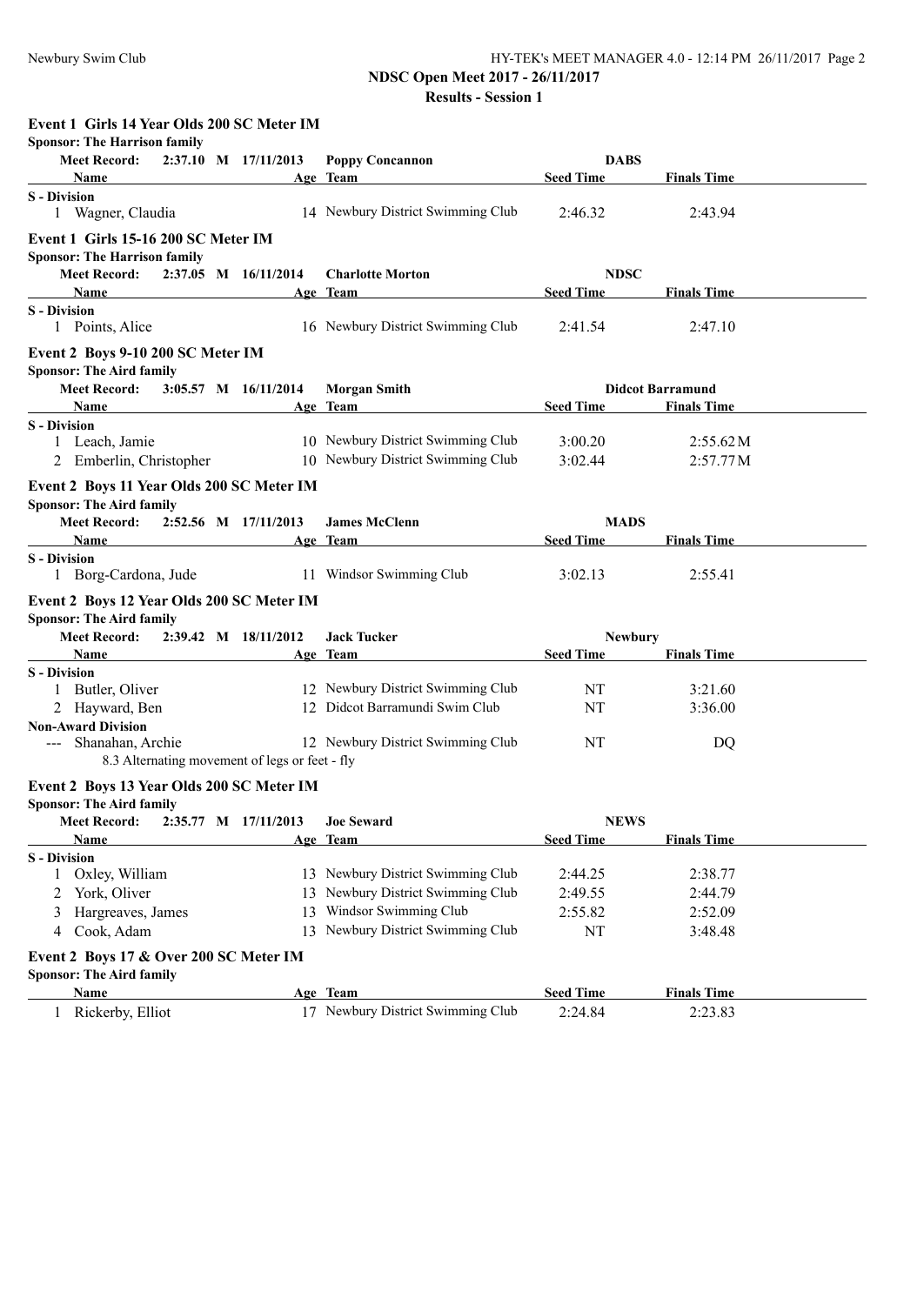**Results - Session 1**

# **Event 3 Girls 9-10 50 SC Meter Breaststroke**

**Sponsor: Netty B**

|                     | <b>Meet Record:</b>       | 43.71 M | 18/11/2012 | <b>Ellie Cowan</b>                | <b>Newbury</b>   |                    |  |
|---------------------|---------------------------|---------|------------|-----------------------------------|------------------|--------------------|--|
|                     | Name                      |         |            | Age Team                          | <b>Seed Time</b> | <b>Finals Time</b> |  |
| <b>S</b> - Division |                           |         |            |                                   |                  |                    |  |
|                     | Srivastava, Harshika      |         | 10.        | Newbury District Swimming Club    | 51.91            | 43.59M             |  |
|                     | Brown, Charlotte          |         |            | 10 Newbury District Swimming Club | 46.92            | 44.37              |  |
| 3                   | Maleham, Rubi             |         |            | 10 Newbury District Swimming Club | 45.81            | 46.79              |  |
| 4                   | Wilks, Rhiarna            |         | 9.         | Windsor Swimming Club             | 48.07            | 48.46              |  |
| 5                   | Basden, Emma              |         | 10         | Newbury District Swimming Club    | 53.96            | 51.77              |  |
| 6                   | Totays, Johanna           |         | 10         | Windsor Swimming Club             | 53.87            | 52.61              |  |
|                     | Hay, Feirin               |         | 10         | Windsor Swimming Club             | 53.96            | 52.74              |  |
| 8                   | Gerrard, Zoe              |         | 10         | Didcot Barramundi Swim Club       | NT               | 52.79              |  |
| 9                   | Wade, Grace               |         | 9.         | Newbury District Swimming Club    | NT               | 54.22              |  |
| 10                  | Grundon, Nina             |         | 10         | Windsor Swimming Club             | 59.46            | 54.86              |  |
| 11                  | Shanahan, Aoife           |         | 10         | Newbury District Swimming Club    | NT               | 54.98              |  |
| 12                  | Taylor, Molly             |         | 10         | Didcot Barramundi Swim Club       | NT               | 55.20              |  |
| 13                  | Valentine, Charlotte      |         |            | 10 Newbury District Swimming Club | 53.81            | x56.26             |  |
| 14                  | Barringer, Felicity       |         | 9          | Didcot Barramundi Swim Club       | NT               | 1:08.76            |  |
| $---$               | Philpott, Tilda           |         | 10         | Windsor Swimming Club             | 50.07            | X50.70             |  |
|                     | <b>Non-Award Division</b> |         |            |                                   |                  |                    |  |
| $\qquad \qquad - -$ | Manolas, Sophia           |         | 10         | Windsor Swimming Club             | 58.58            | NS.                |  |

# **Event 3 Girls 11 Year Olds 50 SC Meter Breaststroke**

**Sponsor: Netty B**

|                     | <b>Meet Record:</b> | 43.07 M | 27/11/2016 | Olivia Bevan                      | <b>NEWS</b>      |                    |  |
|---------------------|---------------------|---------|------------|-----------------------------------|------------------|--------------------|--|
|                     | Name                |         |            | Age Team                          | <b>Seed Time</b> | <b>Finals Time</b> |  |
| <b>S</b> - Division |                     |         |            |                                   |                  |                    |  |
|                     | Hunt, Darcy         |         | 11.        | Basingstoke Bluefins SC           | 40.91            | 41.92 M            |  |
|                     | Andrews, Lola       |         | 11.        | Windsor Swimming Club             | 42.33            | 43.03 M            |  |
| 3                   | Wade, Eloise F      |         |            | 11 Newbury District Swimming Club | 42.93            | 43.46              |  |
| 4                   | Doran, Lara         |         |            | 11 Newbury District Swimming Club | 49.53            | 49.19              |  |
|                     | 5 Davy, Isabella    |         |            | Windsor Swimming Club             | 58.47            | 54.33              |  |
| 6                   | Forster, Isabelle   |         |            | 11 Didcot Barramundi Swim Club    | 53.42            | 54.79              |  |
|                     | Aird, Yasmin        |         |            | 11 Newbury District Swimming Club | NT               | 56.71              |  |
| 8                   | Street, Katie       |         |            | 11 Newbury District Swimming Club | 58.92            | 57.57              |  |
|                     |                     |         |            |                                   |                  |                    |  |

# **Event 3 Girls 12 Year Olds 50 SC Meter Breaststroke**

**Sponsor: Netty B**

|                     | <b>Meet Record:</b>     | 40.07 | M | 27/11/2016 | <b>Bethan Delaney</b>             | <b>REAS-SE</b>   |                    |  |
|---------------------|-------------------------|-------|---|------------|-----------------------------------|------------------|--------------------|--|
|                     | Name                    |       |   |            | Age Team                          | <b>Seed Time</b> | <b>Finals Time</b> |  |
| <b>S</b> - Division |                         |       |   |            |                                   |                  |                    |  |
|                     | Bevan, Olivia           |       |   |            | 12 Newbury District Swimming Club | 41.62            | 39.88 M            |  |
|                     | Liew, Hui Oing O        |       |   | 12.        | Windsor Swimming Club             | 37.95            | 40.09              |  |
|                     | Gottschalck, Nuka       |       |   |            | 12 Windsor Swimming Club          | 41.72            | 41.72              |  |
| 4                   | Philpott, Isobel        |       |   | 12         | Windsor Swimming Club             | 44.00            | 42.15              |  |
|                     | Storck-Wihlidal, Claire |       |   |            | 12 Didcot Barramundi Swim Club    | 45.05            | 42.80              |  |
| 6.                  | Green, Eilidh           |       |   |            | 12 Windsor Swimming Club          | 46.68            | 44.57              |  |
|                     | Quesada-Getgood, Izzy   |       |   |            | 12 Newbury District Swimming Club | 46.04            | 45.05              |  |
| 8                   | Valentine, Lauren       |       |   |            | 12 Newbury District Swimming Club | 47.47            | 46.44              |  |
| 9                   | Cosa, Claudia           |       |   |            | 12 Newbury District Swimming Club | 51.33            | 48.34              |  |
| 10                  | Sexton, Poppy           |       |   |            | 12 Didcot Barramundi Swim Club    | 54.86            | 50.11              |  |
| 11                  | Apps, Lily              |       |   |            | 12 Newbury District Swimming Club | 51.69            | 50.65              |  |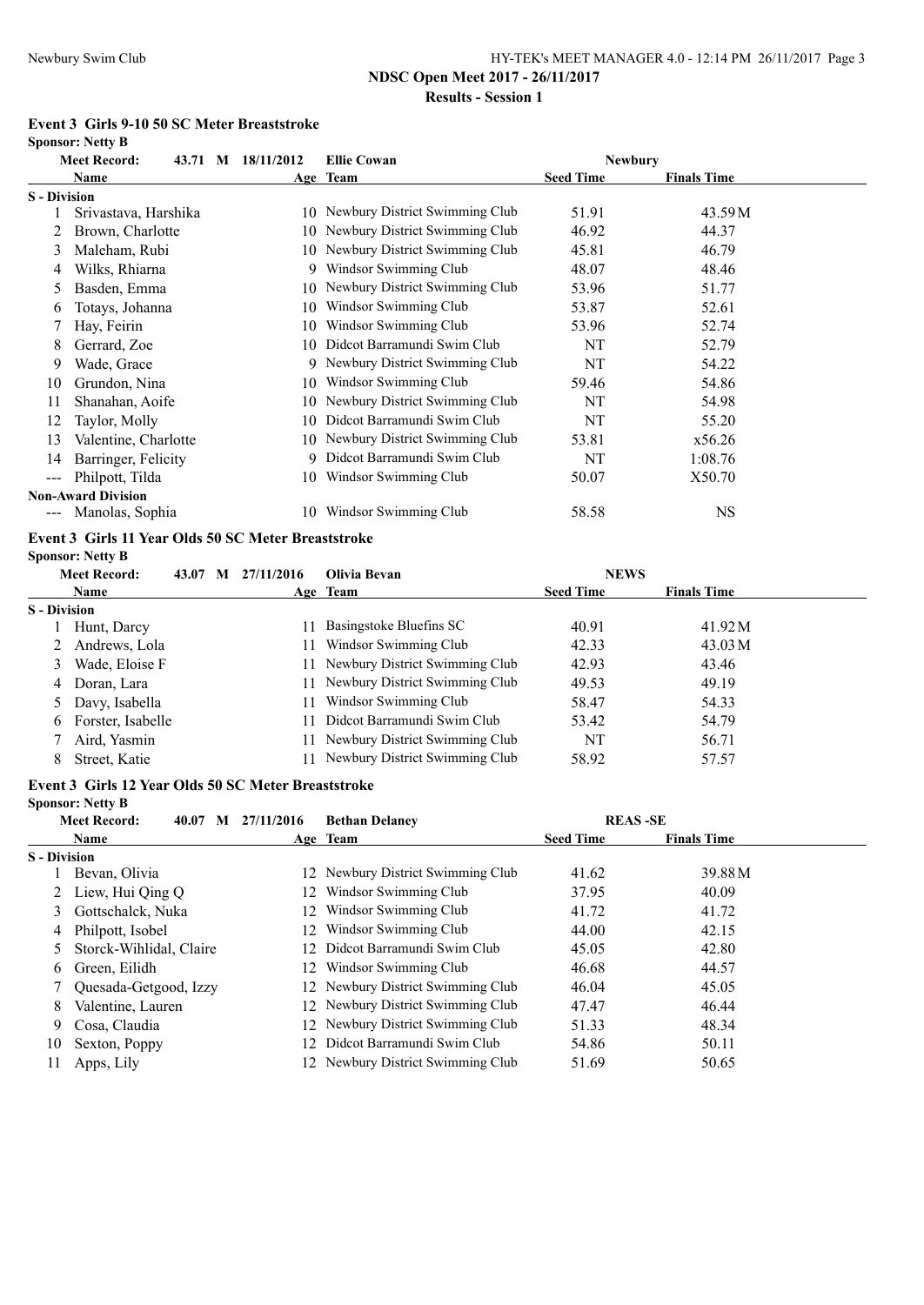**S - Division ... (Event 3 Girls 12 Year Olds 50 SC Meter Breaststroke)**

# **NDSC Open Meet 2017 - 26/11/2017 Results - Session 1**

|                     | <b>Name</b>                                         |  |  |                    | Age Team                          | <b>Seed Time</b> | <b>Finals Time</b>      |  |
|---------------------|-----------------------------------------------------|--|--|--------------------|-----------------------------------|------------------|-------------------------|--|
|                     | 12 Harry, Isabella                                  |  |  |                    | 12 Newbury District Swimming Club | 54.94            | 55.41                   |  |
|                     | <b>Non-Award Division</b>                           |  |  |                    |                                   |                  |                         |  |
|                     | --- Toulorge, Madeleine                             |  |  |                    | 12 Windsor Swimming Club          | 48.17            | <b>NS</b>               |  |
|                     | Event 3 Girls 13 Year Olds 50 SC Meter Breaststroke |  |  |                    |                                   |                  |                         |  |
|                     | <b>Sponsor: Netty B</b>                             |  |  |                    |                                   |                  |                         |  |
|                     | <b>Meet Record:</b>                                 |  |  | 39.75 M 27/11/2016 | <b>Madison Fetigan</b>            | <b>WINS</b>      |                         |  |
|                     | Name                                                |  |  |                    | Age Team                          | <b>Seed Time</b> | <b>Finals Time</b>      |  |
| <b>S</b> - Division |                                                     |  |  |                    |                                   |                  |                         |  |
| 1                   | Maleham, Scarlett                                   |  |  |                    | 13 Newbury District Swimming Club | 40.58            | 39.64 M                 |  |
| 2                   | Crane, Elspeth                                      |  |  |                    | 13 Newbury District Swimming Club | 41.96            | 41.16                   |  |
| 3                   | Wheadon, Sophie E                                   |  |  |                    | 13 Newbury District Swimming Club | 44.59            | 43.12                   |  |
| 4                   | Matthews, Imogen                                    |  |  |                    | 13 Newbury District Swimming Club | 48.31            | 43.81                   |  |
| $\mathcal{L}$       | Emberlin, Lucy                                      |  |  |                    | 13 Newbury District Swimming Club | 45.70            | 45.80                   |  |
| 6                   | Burke, Jessica                                      |  |  |                    | 13 Newbury District Swimming Club | 47.93            | 46.36                   |  |
| 7                   | Sweet, Kimberley                                    |  |  |                    | 13 Newbury District Swimming Club | 54.58            | x52.10                  |  |
| 8                   | Glitz, Grace                                        |  |  |                    | 13 Newbury District Swimming Club | 58.06            | x54.98                  |  |
|                     |                                                     |  |  |                    |                                   |                  |                         |  |
|                     | Event 3 Girls 14 Year Olds 50 SC Meter Breaststroke |  |  |                    |                                   |                  |                         |  |
|                     | <b>Sponsor: Netty B</b>                             |  |  |                    |                                   |                  |                         |  |
|                     | <b>Meet Record:</b>                                 |  |  | 38.36 M 16/11/2014 | <b>Lauren Kernan</b>              |                  | <b>Didcot Barramund</b> |  |
|                     | Name                                                |  |  |                    | Age Team                          | <b>Seed Time</b> | <b>Finals Time</b>      |  |
| <b>S</b> - Division | Wallis, Vivien                                      |  |  |                    | 14 Newbury District Swimming Club | 39.10            | 38.07 M                 |  |
|                     | Fetigan, Madison                                    |  |  |                    | 14 Windsor Swimming Club          | 38.16            | 38.22 M                 |  |
|                     | Wagner, Claudia                                     |  |  |                    | 14 Newbury District Swimming Club | 40.16            | 40.90                   |  |
| 3                   |                                                     |  |  |                    |                                   |                  |                         |  |
|                     | Event 3 Girls 15-16 50 SC Meter Breaststroke        |  |  |                    |                                   |                  |                         |  |
|                     | <b>Sponsor: Netty B</b>                             |  |  |                    |                                   |                  |                         |  |
|                     | <b>Meet Record:</b>                                 |  |  | 39.59 M 17/11/2013 | <b>Charlotte Brown</b>            | <b>WWHSC</b>     |                         |  |
|                     | Name                                                |  |  |                    | Age Team                          | <b>Seed Time</b> | <b>Finals Time</b>      |  |
| <b>S</b> - Division |                                                     |  |  |                    |                                   |                  |                         |  |
|                     | 1 Nowell, Caitlin                                   |  |  |                    | 16 Newbury District Swimming Club | 38.57            | 39.54 M                 |  |
|                     | 2 Wyatt, Ruth E                                     |  |  |                    | 16 Newbury District Swimming Club | 39.75            | 40.32                   |  |
|                     | Event 4 Boys 9-10 50 SC Meter Breaststroke          |  |  |                    |                                   |                  |                         |  |
|                     | <b>Sponsor: The Tugcetin family</b>                 |  |  |                    |                                   |                  |                         |  |
|                     | <b>Meet Record:</b>                                 |  |  | 45.59 M 16/11/2014 | <b>Morgan Smith</b>               |                  | <b>Didcot Barramund</b> |  |
|                     | Name                                                |  |  |                    | Age Team                          | <b>Seed Time</b> | <b>Finals Time</b>      |  |
| <b>S</b> - Division |                                                     |  |  |                    |                                   |                  |                         |  |
|                     | Emberlin, Christopher                               |  |  |                    | 10 Newbury District Swimming Club | 48.48            | 46.37                   |  |
| 2                   | Mottram, Joseph                                     |  |  | 10                 | Windsor Swimming Club             | 50.58            | 47.90                   |  |
| 3                   | Majmader, Zach                                      |  |  | 10                 | Windsor Swimming Club             | 50.33            | 48.84                   |  |
| 4                   | Storck-Wihlidal, Adrien                             |  |  | 9                  | Didcot Barramundi Swim Club       | 48.15            | 50.28                   |  |
| 5                   | Ricchi, Tommaso                                     |  |  |                    | 9 Newbury District Swimming Club  | NT               | 55.47                   |  |
| 6                   | Mas Perello, Sion                                   |  |  | 9                  | Windsor Swimming Club             | NT               | 55.58                   |  |
| 7                   | Paul, Kamran                                        |  |  |                    | 10 Newbury District Swimming Club | NT               | 56.06                   |  |
| 8                   | Mas Perello, Lluc                                   |  |  |                    | 9 Windsor Swimming Club           | NT               | 1:00.81                 |  |
| 9                   | Tollit, Digby                                       |  |  |                    | 9 Newbury District Swimming Club  | NT               | 1:06.13                 |  |
|                     | <b>Non-Award Division</b>                           |  |  |                    |                                   |                  |                         |  |
| 1                   | Maleham, Max                                        |  |  |                    | 10 Newbury District Swimming Club | 44.19            | 42.31 M                 |  |
|                     |                                                     |  |  |                    |                                   |                  |                         |  |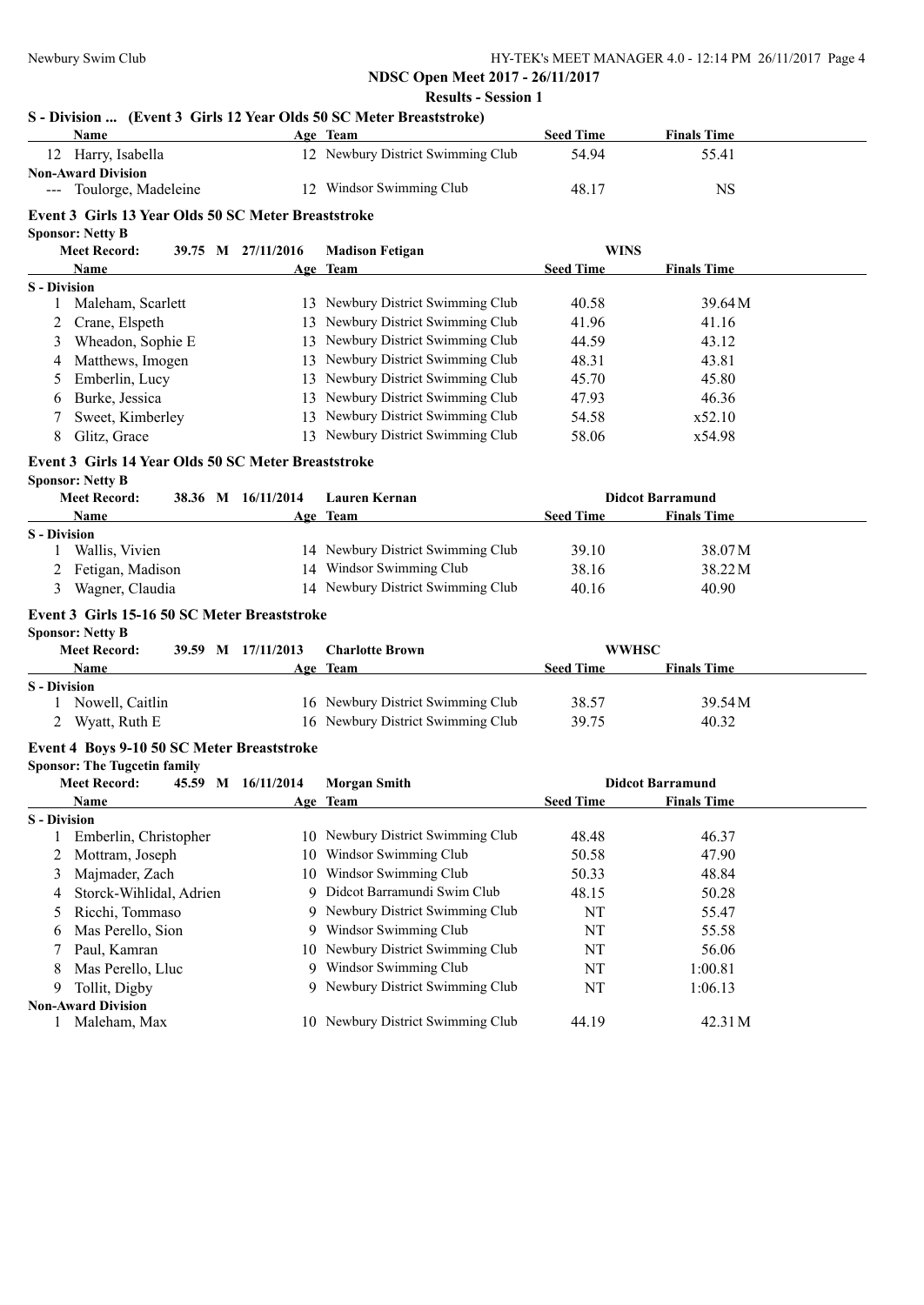# **NDSC Open Meet 2017 - 26/11/2017**

**Results - Session 1**

# **Event 4 Boys 11 Year Olds 50 SC Meter Breaststroke**

**Sponsor: The Tugcetin family**

|                     | <b>Meet Record:</b> | $40.65$ M | 16/11/2014 | <b>Christopher Sims</b>           |                  | <b>Didcot Barramund</b> |  |
|---------------------|---------------------|-----------|------------|-----------------------------------|------------------|-------------------------|--|
|                     | <b>Name</b>         |           |            | Age Team                          | <b>Seed Time</b> | <b>Finals Time</b>      |  |
| <b>S</b> - Division |                     |           |            |                                   |                  |                         |  |
|                     | Wagner, Harry       |           |            | 11 Newbury District Swimming Club | 45.80            | 43.19                   |  |
|                     | Borg-Cardona, Jude  |           |            | Windsor Swimming Club             | 45.71            | 44.15                   |  |
| 3                   | Davies, Toby        |           |            | Windsor Swimming Club             | 50.16            | 49.73                   |  |
| 4                   | Holland, James      |           |            | 11 Newbury District Swimming Club | 49.56            | 50.31                   |  |
|                     | Brandon, Luke       |           |            | 11 Newbury District Swimming Club | 54.99            | 54.77                   |  |
| 6.                  | Cook. Oliver        |           |            | 11 Newbury District Swimming Club | 1:02.59          | 59.44                   |  |
|                     | Hudson, Benjamin    |           |            | 11 Newbury District Swimming Club | 1:01.19          | 59.72                   |  |
| 8                   | Burke, William      |           |            | Newbury District Swimming Club    | NT               | 1:02.76                 |  |

# **Event 4 Boys 12 Year Olds 50 SC Meter Breaststroke**

#### **Sponsor: The Tugcetin family**

|                     | <b>Meet Record:</b>              | 39.21 M 27/11/2016 | <b>Charles Rycroft</b>            | <b>WINS</b>      |                    |  |
|---------------------|----------------------------------|--------------------|-----------------------------------|------------------|--------------------|--|
|                     | <b>Name</b>                      |                    | Age Team                          | <b>Seed Time</b> | <b>Finals Time</b> |  |
| <b>S</b> - Division |                                  |                    |                                   |                  |                    |  |
|                     | Tugcetin, Can                    |                    | 12 Newbury District Swimming Club | 39.64            | 39.83              |  |
|                     | 2 Paul, Rohan                    |                    | 12 Newbury District Swimming Club | 47.50            | 48.37              |  |
|                     | 3 Hayward, Ben                   |                    | 12 Didcot Barramundi Swim Club    | NT               | 54.16              |  |
|                     | <b>Non-Award Division</b>        |                    |                                   |                  |                    |  |
|                     | --- Shanahan, Archie             |                    | 12 Newbury District Swimming Club | 50.81            | DO                 |  |
|                     | 4.4 Start before starting signal |                    |                                   |                  |                    |  |
|                     | Manolas, Luca                    | 12                 | Windsor Swimming Club             | 48.21            | <b>NS</b>          |  |

#### **Event 4 Boys 13 Year Olds 50 SC Meter Breaststroke**

**Sponsor: The Tugcetin family**

|                     | <b>Meet Record:</b> | 37.68 M | 16/11/2014 | <b>Nicholas Sims</b>              |                  | <b>Didcot Barramund</b> |  |
|---------------------|---------------------|---------|------------|-----------------------------------|------------------|-------------------------|--|
|                     | <b>Name</b>         |         |            | Age Team                          | <b>Seed Time</b> | <b>Finals Time</b>      |  |
| <b>S</b> - Division |                     |         |            |                                   |                  |                         |  |
|                     | Brandon, Reece      |         |            | 13 Newbury District Swimming Club | 41.20            | 38.20                   |  |
|                     | 2 Oxley, William    |         |            | 13 Newbury District Swimming Club | 38.36            | 38.62                   |  |
| 3                   | York, Oliver        |         |            | 13 Newbury District Swimming Club | 38.54            | 38.74                   |  |
|                     | 4 Hargreaves, James |         | 13.        | Windsor Swimming Club             | 41.96            | 40.63                   |  |
|                     | 5 Cook, Adam        |         |            | 13 Newbury District Swimming Club | 57.88            | 55.63                   |  |
|                     | --- Robinson, Tom   |         |            | 13 Didcot Barramundi Swim Club    | 55.21            | X51.52                  |  |

#### **Event 4 Boys 15-16 50 SC Meter Breaststroke Sponsor: The Tugcetin family**

| <b>Meet Record:</b> |                                                 | 33.17 M 27/11/2016 | <b>Max Hoogers</b>                | <b>WINS</b>      |                    |  |
|---------------------|-------------------------------------------------|--------------------|-----------------------------------|------------------|--------------------|--|
| <b>Name</b>         |                                                 |                    | Age Team                          | <b>Seed Time</b> | <b>Finals Time</b> |  |
| <b>S</b> - Division |                                                 |                    |                                   |                  |                    |  |
|                     | Dixon, Ellis                                    |                    | 15 Newbury District Swimming Club | 33.81            | 32.84 M            |  |
|                     | Event 4 Boys 17 & Over 50 SC Meter Breaststroke |                    |                                   |                  |                    |  |
|                     | <b>Sponsor: The Tugcetin family</b>             |                    |                                   |                  |                    |  |
| Name                |                                                 |                    | Age Team                          | <b>Seed Time</b> | <b>Finals Time</b> |  |
|                     | Rickerby, Elliot                                | 17                 | Newbury District Swimming Club    | 34.40            | 34.31              |  |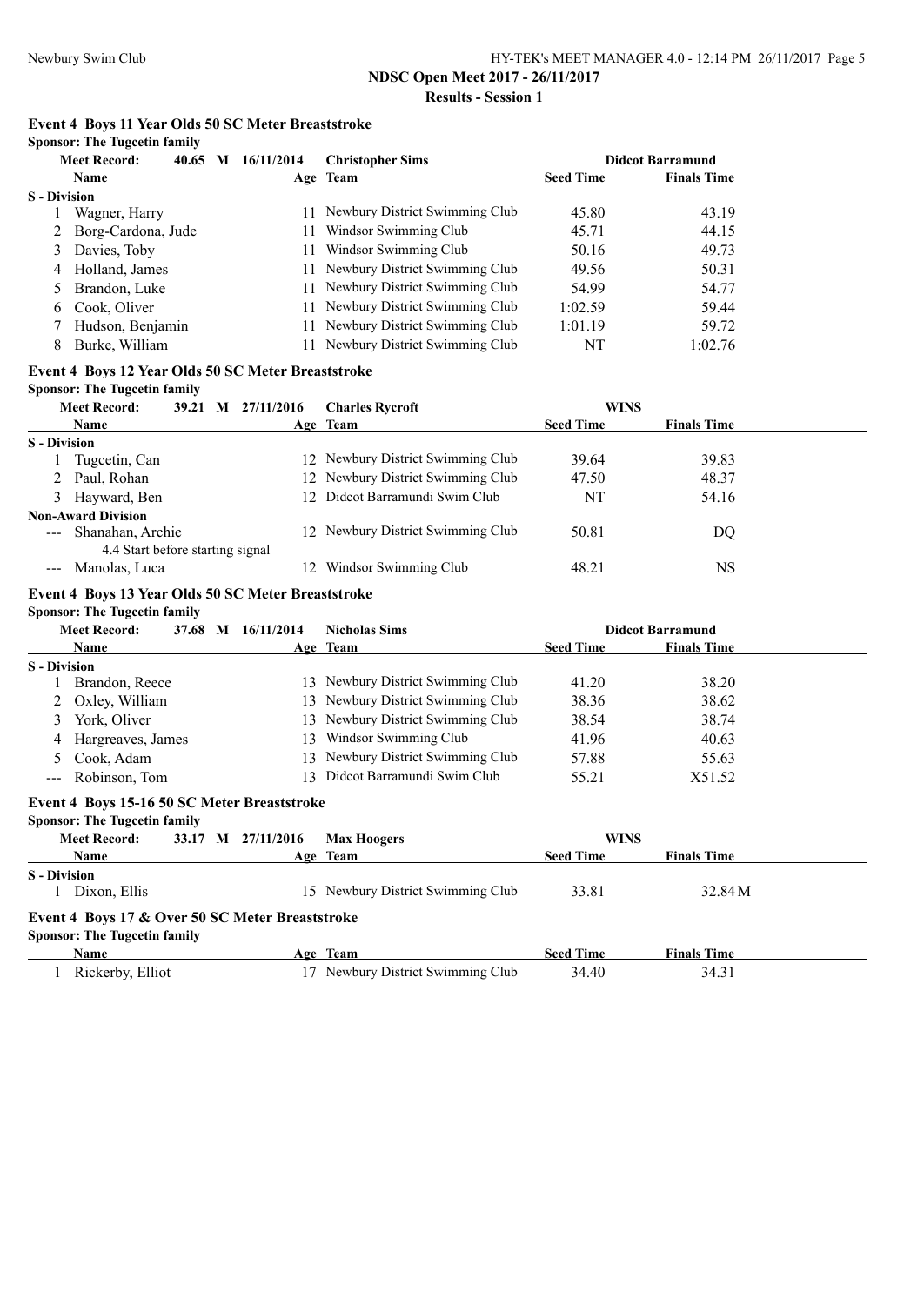# **Event 5 Girls 9-10 100 SC Meter Freestyle**

|                     | <b>Sponsor: The Emberlin family</b> |  |                                                   |                                   |                                    |                    |  |
|---------------------|-------------------------------------|--|---------------------------------------------------|-----------------------------------|------------------------------------|--------------------|--|
|                     | <b>Meet Record:</b>                 |  | $1:17.40$ M $27/11/2016$                          | Priya Palmer                      | <b>WINS</b>                        |                    |  |
|                     | Name                                |  |                                                   | Age Team                          | <b>Seed Time</b>                   | <b>Finals Time</b> |  |
| <b>S</b> - Division |                                     |  |                                                   |                                   |                                    |                    |  |
| 1                   | Fraser, Kirsten                     |  |                                                   | 10 Newbury District Swimming Club | 1:15.15                            | 1:13.39M           |  |
| 2                   | Srivastava, Harshika                |  |                                                   | 10 Newbury District Swimming Club | 1:17.62                            | 1:14.70 M          |  |
| 3                   | Wilks, Rhiarna                      |  |                                                   | 9 Windsor Swimming Club           | 1:19.96                            | 1:18.80            |  |
| 4                   | Maleham, Rubi                       |  |                                                   | 10 Newbury District Swimming Club | 1:21.15                            | 1:21.61            |  |
| 5                   | Gerrard, Zoe                        |  |                                                   | 10 Didcot Barramundi Swim Club    | 1:37.40                            | 1:22.18            |  |
| 6                   | Bosley, Lucy                        |  |                                                   | 10 Newbury District Swimming Club | 1:30.06                            | 1:28.07            |  |
| 7                   | Taylor, Molly                       |  |                                                   | 10 Didcot Barramundi Swim Club    | NT                                 | 1:32.32            |  |
| 8                   | Hay, Feirin                         |  |                                                   | 10 Windsor Swimming Club          | 1:34.07                            | 1:33.17            |  |
| 9                   | Dale, Gracie                        |  |                                                   | 10 Windsor Swimming Club          | 1:40.26                            | 1:36.19            |  |
| 10                  | Shanahan, Aoife                     |  |                                                   | 10 Newbury District Swimming Club | NT                                 | 1:36.46            |  |
| 11                  | Wade, Grace                         |  |                                                   | 9 Newbury District Swimming Club  | 1:34.67                            | 1:39.02            |  |
| 12                  | Basden, Emma                        |  |                                                   | 10 Newbury District Swimming Club | NT                                 | x1:39.68           |  |
| 13                  | Grundon, Nina                       |  |                                                   | 10 Windsor Swimming Club          | 1:55.46                            | 1:43.30            |  |
| 14                  | Arrowsmith, Emily                   |  |                                                   | 10 Didcot Barramundi Swim Club    | NT                                 | 1:43.70            |  |
| 15                  | Barringer, Felicity                 |  |                                                   | 9 Didcot Barramundi Swim Club     | NT                                 | 2:00.10            |  |
| $---$               | Philpott, Tilda                     |  |                                                   | 10 Windsor Swimming Club          | 1:19.58                            | X1:19.13           |  |
|                     | <b>Non-Award Division</b>           |  |                                                   |                                   |                                    |                    |  |
|                     | --- Manolas, Sophia                 |  |                                                   | 10 Windsor Swimming Club          | 1:44.10                            | <b>NS</b>          |  |
|                     |                                     |  | Event 5 Girls 11 Year Olds 100 SC Meter Freestyle |                                   |                                    |                    |  |
|                     | <b>Sponsor: The Emberlin family</b> |  |                                                   |                                   |                                    |                    |  |
|                     | <b>Meet Record:</b>                 |  | 1:12.59 M 16/11/2014                              | <b>Eda Onay</b>                   | <b>WWHSC</b>                       |                    |  |
|                     | <b>Name</b>                         |  |                                                   | <u>Age Team</u>                   | <b>Seed Time</b>                   | <b>Finals Time</b> |  |
| <b>S</b> - Division |                                     |  |                                                   |                                   |                                    |                    |  |
| 1                   | Wade, Eloise F                      |  |                                                   | 11 Newbury District Swimming Club | 1:12.27                            | 1:12.34M           |  |
| 2                   | Andrews, Lola                       |  |                                                   | 11 Windsor Swimming Club          | 1:12.25                            | 1:12.92            |  |
| 3                   | Nowell, Laura                       |  |                                                   | 11 Newbury District Swimming Club | 1:14.56                            | 1:13.20            |  |
| 4                   | Hunt, Darcy                         |  | 11                                                | Basingstoke Bluefins SC           | 1:16.37                            | 1:16.16            |  |
| 5                   | Peters, Alice                       |  | 11                                                | Newbury District Swimming Club    | 1:20.90                            | 1:16.34            |  |
| 6                   | McGowan, Lena                       |  |                                                   | 11 Newbury District Swimming Club | 1:22.09                            | 1:19.94            |  |
| 7                   | Doran, Lara                         |  | 11                                                | Newbury District Swimming Club    | 1:25.34                            | 1:30.51            |  |
| 8                   | Forster, Isabelle                   |  | 11                                                | Didcot Barramundi Swim Club       | NT                                 | 1:31.37            |  |
|                     | <b>Non-Award Division</b>           |  |                                                   |                                   |                                    |                    |  |
|                     | Abeyratne, Saffron                  |  |                                                   | 11 Windsor Swimming Club          | 1:26.43                            | <b>NS</b>          |  |
|                     |                                     |  | Event 5 Girls 12 Year Olds 100 SC Meter Freestyle |                                   |                                    |                    |  |
|                     | <b>Sponsor: The Emberlin family</b> |  |                                                   |                                   |                                    |                    |  |
|                     | <b>Meet Record:</b><br><b>BT</b>    |  | $1:05.68$ M $18/11/2012$                          | <b>Millie Pope</b>                | <b>Newbury</b><br>$\alpha = 1.702$ | ю. н. пр.          |  |

|                     | <b>Name</b>             |                 | Age Team                          | <b>Seed Time</b> | <b>Finals Time</b> |  |
|---------------------|-------------------------|-----------------|-----------------------------------|------------------|--------------------|--|
| <b>S</b> - Division |                         |                 |                                   |                  |                    |  |
|                     | Bevan, Olivia           |                 | 12 Newbury District Swimming Club | 1:05.96          | 1:05.72            |  |
|                     | 2 Liew, Hui Qing Q      |                 | 12 Windsor Swimming Club          | 1:07.18          | 1:09.08            |  |
|                     | 3 Philpott, Isobel      | 12.             | Windsor Swimming Club             | 1:12.91          | 1:09.29            |  |
|                     | 4 Green, Eilidh         | 12 <sup>1</sup> | Windsor Swimming Club             | 1:13.04          | 1:10.30            |  |
|                     | 5 Humphreys, Georgia    |                 | 12 Newbury District Swimming Club | 1:12.64          | 1:11.33            |  |
| 6                   | Stewart, Mabel          |                 | 12 Newbury District Swimming Club | 1:16.95          | 1:15.84            |  |
|                     | Storck-Wihlidal, Claire |                 | 12 Didcot Barramundi Swim Club    | 1:20.09          | 1:18.81            |  |
|                     | Valentine, Lauren       |                 | 12 Newbury District Swimming Club | 1:21.36          | 1:19.61            |  |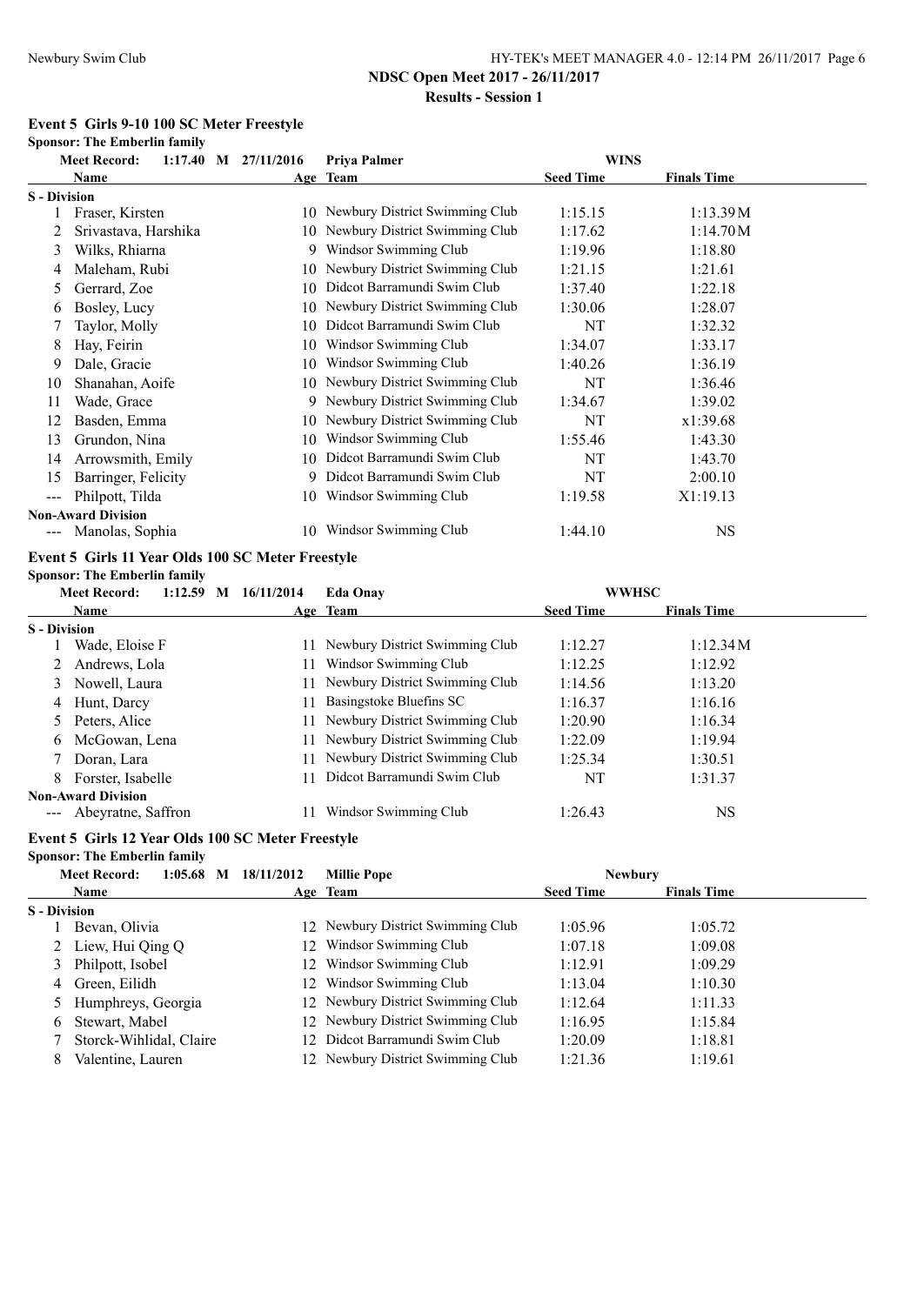# **NDSC Open Meet 2017 - 26/11/2017 Results - Session 1**

# **S - Division ... (Event 5 Girls 12 Year Olds 100 SC Meter Freestyle)**

|    | Name                      |  | Age Team                          | <b>Seed Time</b> | <b>Finals Time</b> |  |  |
|----|---------------------------|--|-----------------------------------|------------------|--------------------|--|--|
|    | Sexton, Poppy             |  | 12 Didcot Barramundi Swim Club    | 1:19.13          | 1:20.87            |  |  |
| 10 | Glitz, Eve                |  | 12 Newbury District Swimming Club | 1:23.87          | 1:25.12            |  |  |
| 11 | Tucker, Emily L           |  | 12 Newbury District Swimming Club | 1:34.60          | 1:31.80            |  |  |
|    | <b>Non-Award Division</b> |  |                                   |                  |                    |  |  |
|    | --- Toulorge, Madeleine   |  | 12 Windsor Swimming Club          | 1:21.15          | NS                 |  |  |

#### **Event 5 Girls 13 Year Olds 100 SC Meter Freestyle Sponsor: The Emberlin family**

|                     | $1:04.61$ M<br><b>Meet Record:</b> | 18/11/2012 | <b>Fiona Crane</b>             | <b>Newbury</b>   |                    |  |
|---------------------|------------------------------------|------------|--------------------------------|------------------|--------------------|--|
|                     | Name                               |            | Age Team                       | <b>Seed Time</b> | <b>Finals Time</b> |  |
| <b>S</b> - Division |                                    |            |                                |                  |                    |  |
|                     | Barlow, Freya                      | 13         | Newbury District Swimming Club | 1:05.80          | 1:06.23            |  |
|                     | Maleham, Scarlett                  | 13.        | Newbury District Swimming Club | 1:05.85          | 1:06.36            |  |
| 3                   | Harrison, Rosie                    | 13.        | Newbury District Swimming Club | 1:07.25          | 1:06.65            |  |
| 4                   | Holland, Abigail                   | 13.        | Newbury District Swimming Club | 1:08.42          | 1:08.11            |  |
|                     | Burke, Jessica                     | 13         | Newbury District Swimming Club | 1:07.05          | 1:08.80            |  |
| 6                   | Crane, Elspeth                     | 13         | Newbury District Swimming Club | 1:09.19          | 1:09.61            |  |
|                     | Wheadon, Sophie E                  | 13.        | Newbury District Swimming Club | 1:11.25          | x1:10.08           |  |
| 8                   | Hill, Naia                         | 13         | Windsor Swimming Club          | 1:07.74          | 1:10.20            |  |
| 9                   | Tweedie, Sophia                    | 13.        | Newbury District Swimming Club | 1:11.04          | x1:10.43           |  |
| 10                  | Emberlin, Lucy                     | 13         | Newbury District Swimming Club | 1:12.42          | x1:11.88           |  |
| 11                  | Matthews, Imogen                   | 13.        | Newbury District Swimming Club | 1:13.97          | x1:13.74           |  |
| 12                  | Sweet, Kimberley                   | 13.        | Newbury District Swimming Club | 1:38.43          | x1:24.34           |  |
| 13                  | Arrowsmith, Lucy                   | 13         | Didcot Barramundi Swim Club    | 1:25.41          | 1:25.96            |  |

#### **Event 5 Girls 14 Year Olds 100 SC Meter Freestyle**

#### **Sponsor: The Emberlin family**

|                     | $1:01.88$ M<br><b>Meet Record:</b> | 16/11/2014 | Lauren Kernan                     |                  | <b>Didcot Barramund</b> |  |
|---------------------|------------------------------------|------------|-----------------------------------|------------------|-------------------------|--|
|                     | <b>Name</b>                        |            | Age Team                          | <b>Seed Time</b> | <b>Finals Time</b>      |  |
| <b>S</b> - Division |                                    |            |                                   |                  |                         |  |
|                     | Quesada-Getgood, Lucy              |            | 14 Newbury District Swimming Club | 1:06.16          | 1:05.20                 |  |
|                     | Wagner, Claudia                    |            | 14 Newbury District Swimming Club | 1:05.44          | 1:05.98                 |  |
|                     | Fetigan, Madison                   |            | 14 Windsor Swimming Club          | 1:03.54          | 1:06.69                 |  |

# **Event 5 Girls 15-16 100 SC Meter Freestyle**

| <b>Sponsor: The Emberlin family</b> |  |  |  |
|-------------------------------------|--|--|--|
|                                     |  |  |  |

|                     | <b>Meet Record:</b> | 1:01.94 M $22/11/2015$ | Lauren Kernan                     | <b>DBSC</b>      |                    |
|---------------------|---------------------|------------------------|-----------------------------------|------------------|--------------------|
|                     | <b>Name</b>         |                        | Age Team                          | <b>Seed Time</b> | <b>Finals Time</b> |
| <b>S</b> - Division |                     |                        |                                   |                  |                    |
|                     | Wyatt, Ruth E       |                        | 16 Newbury District Swimming Club | 1:02.68          | 1:04.74            |
|                     | 2 Nowell, Caitlin   |                        | 16 Newbury District Swimming Club | 1:06.79          | 1:10.59            |
|                     | Booker, Charlotte   |                        | 16 Newbury District Swimming Club | 1:08.13          | 1:13.09            |

# **Event 6 Boys 9-10 100 SC Meter Freestyle**

**In Memory of Roger Croft**

|                     | <b>Meet Record:</b>     | $1:19.45$ M $27/11/2016$ | <b>Max Maleham</b>                | <b>NEWS</b>      |                    |
|---------------------|-------------------------|--------------------------|-----------------------------------|------------------|--------------------|
|                     | Name                    |                          | Age Team                          | <b>Seed Time</b> | <b>Finals Time</b> |
| <b>S</b> - Division |                         |                          |                                   |                  |                    |
|                     | Maleham, Max            |                          | 10 Newbury District Swimming Club | 1:09.55          | 1:10.92M           |
|                     | 2 Emberlin, Christopher |                          | 10 Newbury District Swimming Club | 1:13.46          | 1:13.44M           |
|                     | Leach, Jamie            |                          | 10 Newbury District Swimming Club | 1:13.60          | 1:13.63 M          |
| 4                   | Mottram, Joseph         |                          | 10 Windsor Swimming Club          | 1:27.17          | 1:21.92            |
|                     | Majmader, Zach          |                          | 10 Windsor Swimming Club          | 1:32.46          | 1:26.34            |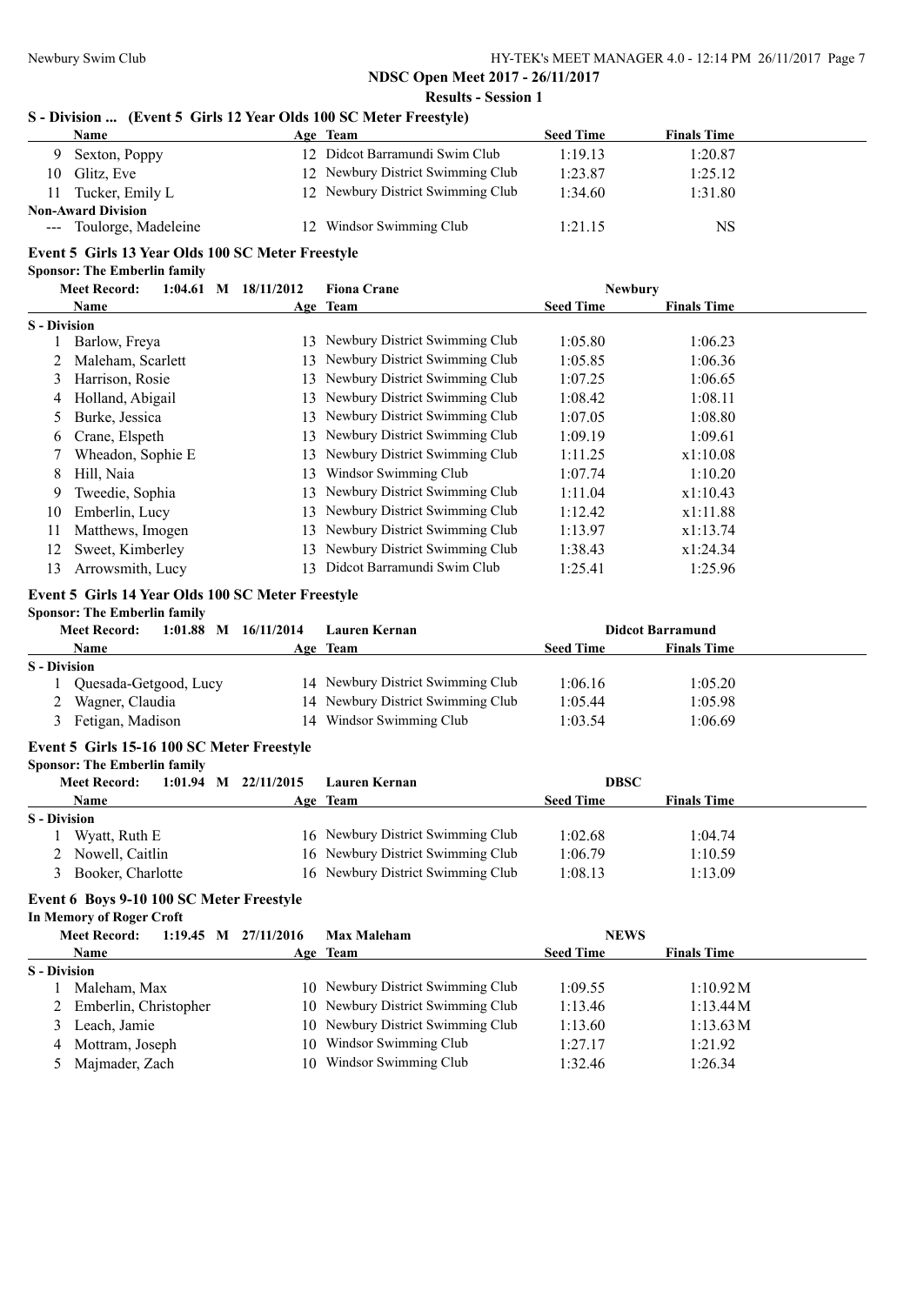#### **NDSC Open Meet 2017 - 26/11/2017 Results - Session 1**

# **S - Division ... (Event 6 Boys 9-10 100 SC Meter Freestyle)**

|    | <b>Name</b>               | Age Team                          | <b>Seed Time</b> | <b>Finals Time</b> |  |
|----|---------------------------|-----------------------------------|------------------|--------------------|--|
|    | 6 Storck-Wihlidal, Adrien | Didcot Barramundi Swim Club       | 1:32.33          | 1:30.01            |  |
|    | Mas Perello, Sion         | 9 Windsor Swimming Club           | NT               | 1:36.84            |  |
| 8. | Mas Perello, Lluc         | Windsor Swimming Club             | 1:43.13          | 1:37.12            |  |
| Q. | Paul, Kamran              | 10 Newbury District Swimming Club | NT               | 1:40.24            |  |
| 10 | Ricchi, Tommaso           | 9 Newbury District Swimming Club  | NT               | 1:40.42            |  |
|    | Tollit, Digby             | 9 Newbury District Swimming Club  | 1:46.33          | 1:49.07            |  |

# **Event 6 Boys 11 Year Olds 100 SC Meter Freestyle**

|  | In Memory of Roger Croft |  |  |  |
|--|--------------------------|--|--|--|
|--|--------------------------|--|--|--|

|                     | <b>Meet Record:</b> |  | $1:09.32$ M $16/11/2014$ | <b>Geo Ratouly</b>                |                  | <b>WWHSC</b>       |  |
|---------------------|---------------------|--|--------------------------|-----------------------------------|------------------|--------------------|--|
|                     | <b>Name</b>         |  |                          | Age Team                          | <b>Seed Time</b> | <b>Finals Time</b> |  |
| <b>S</b> - Division |                     |  |                          |                                   |                  |                    |  |
|                     | Borg-Cardona, Jude  |  | 11                       | Windsor Swimming Club             | 1:17.33          | 1:14.13            |  |
|                     | Wagner, Harry       |  |                          | 11 Newbury District Swimming Club | 1:16.45          | 1:14.92            |  |
|                     | 3 Stewart, Freddie  |  |                          | 11 Newbury District Swimming Club | 1:16.20          | 1:15.92            |  |
|                     | 4 Davies, Toby      |  | 11                       | Windsor Swimming Club             | 1:25.13          | 1:18.37            |  |
|                     | 5 Holland, James    |  |                          | 11 Newbury District Swimming Club | 1:26.18          | 1:28.03            |  |
| 6                   | Hudson, Benjamin    |  | 11                       | Newbury District Swimming Club    | NT               | 1:31.26            |  |
|                     | Brandon, Luke       |  |                          | 11 Newbury District Swimming Club | NT               | 1:36.27            |  |
| 8                   | Cook, Oliver        |  | 11                       | Newbury District Swimming Club    | 1:39.68          | 1:39.00            |  |

# **Event 6 Boys 12 Year Olds 100 SC Meter Freestyle**

#### **In Memory of Roger Croft**

|                     | <b>Meet Record:</b><br>$1:04.39$ M | 18/11/2012 | <b>Ryan Sitton</b>                | <b>Newbury</b>   |                    |  |
|---------------------|------------------------------------|------------|-----------------------------------|------------------|--------------------|--|
|                     | <b>Name</b>                        |            | Age Team                          | <b>Seed Time</b> | <b>Finals Time</b> |  |
| <b>S</b> - Division |                                    |            |                                   |                  |                    |  |
|                     | Shanahan, Archie                   |            | 12 Newbury District Swimming Club | 1:19.32          | 1:14.63            |  |
|                     | Harris, Joshua                     |            | 12 Newbury District Swimming Club | 1:21.68          | 1:19.71            |  |
|                     | Thrussell, Felix                   |            | 12 Newbury District Swimming Club | NT               | 1:22.41            |  |
| 4                   | Butler, Oliver                     |            | 12 Newbury District Swimming Club | 1:23.03          | 1:25.29            |  |
|                     | 5 Hayward, Ben                     |            | 12 Didcot Barramundi Swim Club    | NT               | 1:30.93            |  |
|                     | <b>Non-Award Division</b>          |            |                                   |                  |                    |  |
|                     | --- Manolas, Luca                  |            | Windsor Swimming Club             | 1:23.13          | NS                 |  |

# **Event 6 Boys 13 Year Olds 100 SC Meter Freestyle**

**In Memory of Roger Croft**

| <b>Meet Record:</b> |                     | $1:02.53$ M $27/11/2016$ | <b>Joseph Buxton</b> | <b>REAS-SE</b>                    |                  |                    |  |
|---------------------|---------------------|--------------------------|----------------------|-----------------------------------|------------------|--------------------|--|
|                     | <b>Name</b>         |                          |                      | Age Team                          | <b>Seed Time</b> | <b>Finals Time</b> |  |
| <b>S</b> - Division |                     |                          |                      |                                   |                  |                    |  |
|                     | Oxley, William      |                          |                      | 13 Newbury District Swimming Club | 1:02.21          | 1:02.13 M          |  |
|                     | 2 Brandon, Reece    |                          |                      | 13 Newbury District Swimming Club | 1:08.29          | 1:05.68            |  |
| 3.                  | York, Oliver        |                          |                      | 13 Newbury District Swimming Club | 1:07.53          | 1:08.68            |  |
|                     | 4 Hargreaves, James |                          | 13.                  | Windsor Swimming Club             | 1:14.15          | 1:13.66            |  |
|                     | 5 Cook, Adam        |                          |                      | 13 Newbury District Swimming Club | 1:29.63          | 1:33.33            |  |
|                     | --- Robinson, Tom   |                          |                      | 13 Didcot Barramundi Swim Club    | 1:31.23          | X1:25.15           |  |

# **Event 6 Boys 14 Year Olds 100 SC Meter Freestyle**

**In Memory of Roger Croft**

|              | <b>Meet Record:</b> | $1:00.14$ M $16/11/2014$ | <b>Joe Seward</b>                 | <b>NDSC</b>      |                    |  |
|--------------|---------------------|--------------------------|-----------------------------------|------------------|--------------------|--|
|              | Name                |                          | Age Team                          | <b>Seed Time</b> | <b>Finals Time</b> |  |
| S - Division |                     |                          |                                   |                  |                    |  |
|              | Nowell, Elliot      |                          | 14 Newbury District Swimming Club | 1:05.38          | 1:03.99            |  |
|              | Jackson, Daniel     |                          | 14 Newbury District Swimming Club | 1:18.16          | 1:17.72            |  |